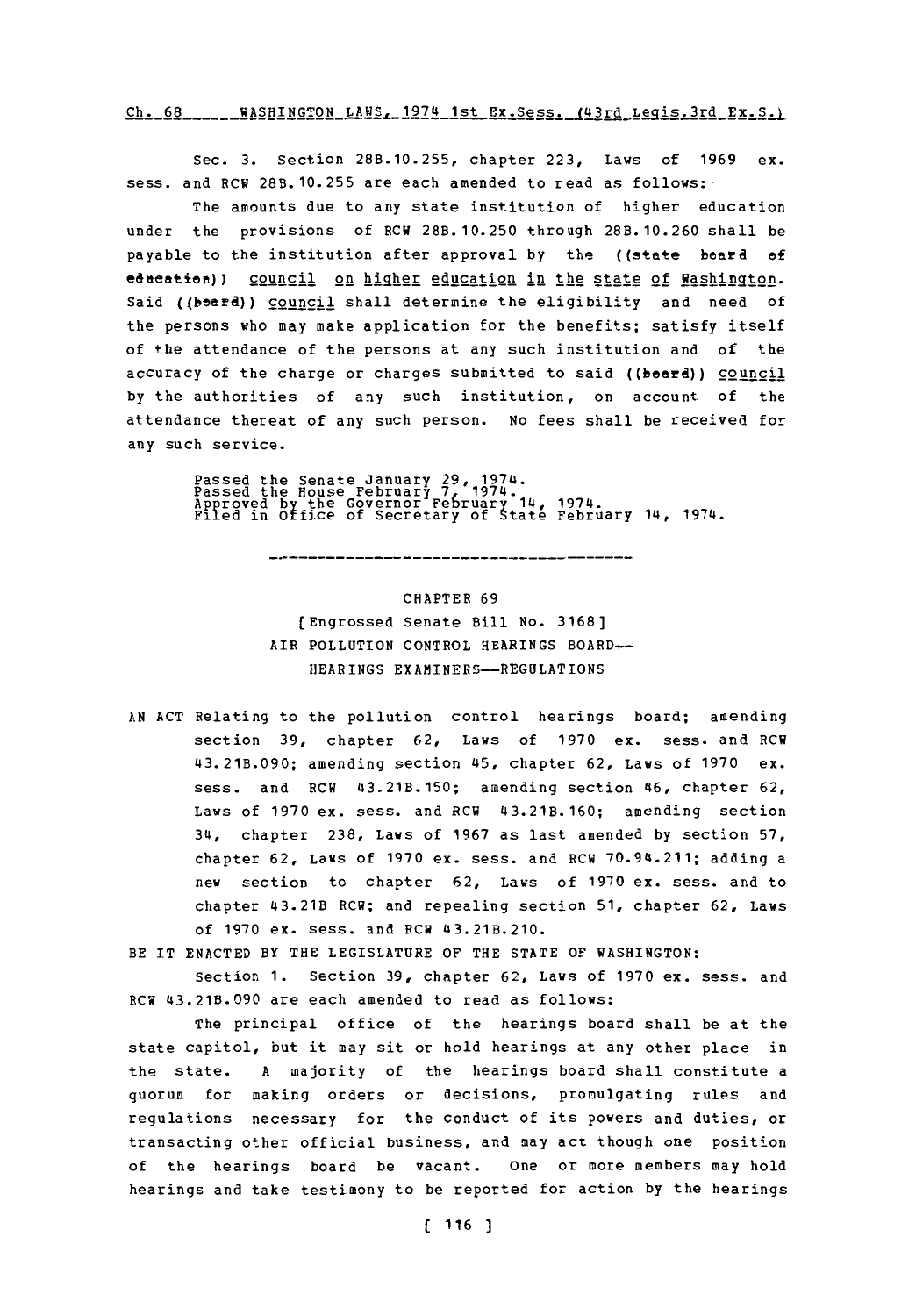## WASHINGTON\_LAWS. 1974 1st Ex. Sess. 143rd Legis. 3rd Ex. S. 1 \_\_\_\_\_\_\_ Ch. 69

board when authorized **by** rule or order of the hearings board. The board may also appoint as its authorized agents one or more hearing examiners to assist the board in the performance of its hearing function pursuant to the authority contained in the administrative procedure act, chapter 34.04 RCW as now or hereafter amended: PROVIDED, That the findings of the hearing examiner shall not become final until they have been formally approved by the board. The hearings board shall perform all the powers and duties specified in this chapter or as otherwise provided **by** law.

Sec. 2. Section 45, chapter **62,** Laws of **1970** ex. sess. and ROW 43.21B.150 are each amended to read as follows:

In all appeals involving an informal hearing, the hearings board or its hearing examiners shall have all powers relating to the administration of oaths, issuance of subpoenas, and taking of depositions as are granted to agencies **by** chapter 34.04 ROW. In the case of appeals within the scope of this **1970** act the hearings board or any member thereof may obtain such assistance, including the making of field investigations, from the staff of the director as the hearings board or any member thereof may deem necessary or appropriate: PROVIDED, That any communication, oral or written, from the staff of the director to the hearings board or its hearing examiners shall be presented only in an open hearing.

Sec. **3.** section 46, chapter **62,** Laws **Of 1970** ex. sess. and RCW 43.21B.160 are each amended to read as follows:

In all appeals involving a formal hearing, the hearings board or its hearing examiners shall have all powers relating to administration of oaths, issuance of subpoenas, and taking of depositions as are granted to agencies in chapter 34.04 RCW; and the hearings board, and each member thereof, or its hearing examiners, shall be subject to all duties imposed upon, and shall have all powers granted to, an agency **by** those provisions of chapter 34.04 ROW relating to contested cases. In the case of appeals within the scope of this **1970** act, the hearings board, or any member thereof, may obtain such assistance, including the making of field investigations, from the staff of the director as the hearings board, or any member thereof, may deem necessary or appropriate: PROVIDED, That any communication, oral or written, from the staff of the director to the hearings board or its hearing examiners, shall be presented only in an open bearing.

Sec. 4. Section 34, chapter **238,** Laws of **1967** as last amended **by** section **57,** chapter **62,** Laws of **1970** ex. sess. and ROW 70.94.211 are each amended to read as follows:

whenever the board or the control officer has reason to believe that any provision of this chapter or any ordinance,